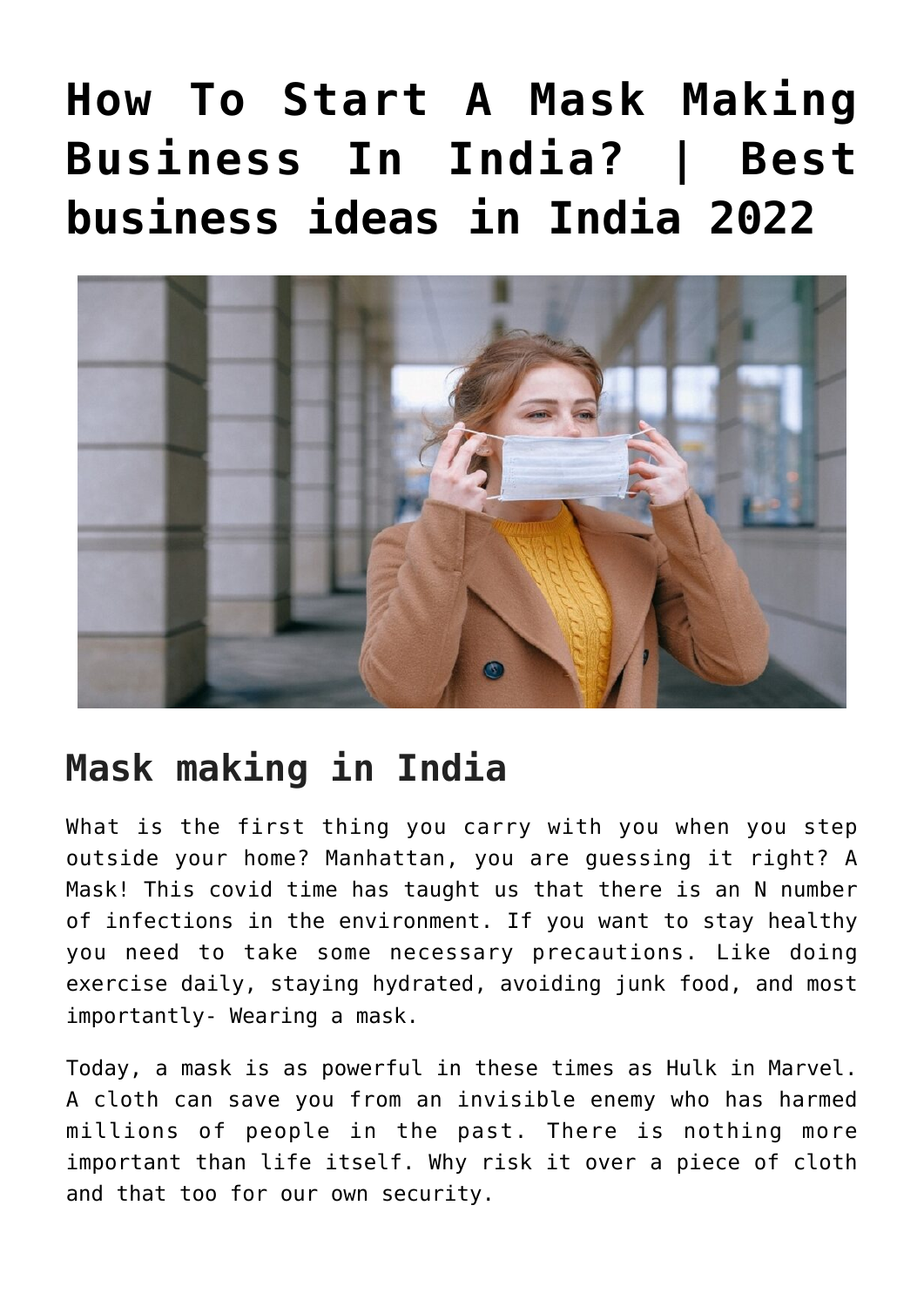A mask is a necessity today. The population uses masks for their own and others' safety. There are public places where you can't step in without masks. Rules and Regulations include fines and punishments for violation of law

In this article, we will get to know how important a mask is and how one can start this considerable and pronounced business. Let's study briefly about the topic.

## **Why To Start This Mask Making Business In India in 2022?**

Every business and a person who is going to start a particular business has their own reasons to get started. Personal reasons, professional reasons, career reasons, financial reasons, and business reasons.

As of now schools in India are still closed. And we know how important is our kid's safety. So, by keeping the children population in mind one can start thinking of mask making business in India in 2022. It is a very unique business idea in India in 2022.

We have a 130 Crore population in India, everyone needs at least 4-5 masks per person that too that mask can run up to 1-2 months, so it is really a good idea to start production of masks in India. You can target different age groups, for kids, or for youngsters, or for all, see not everyone will like to wear a similar mask, some will like funky, some just simple, some colorful and bright, so start design and production in that way.

One should have an aim to start and a plan to achieve it. Some reasons to select this mask making business in India, are;

### 1. **Situation, Condition, and Environment.**

The Situation provokes execution. COVID left us with nothing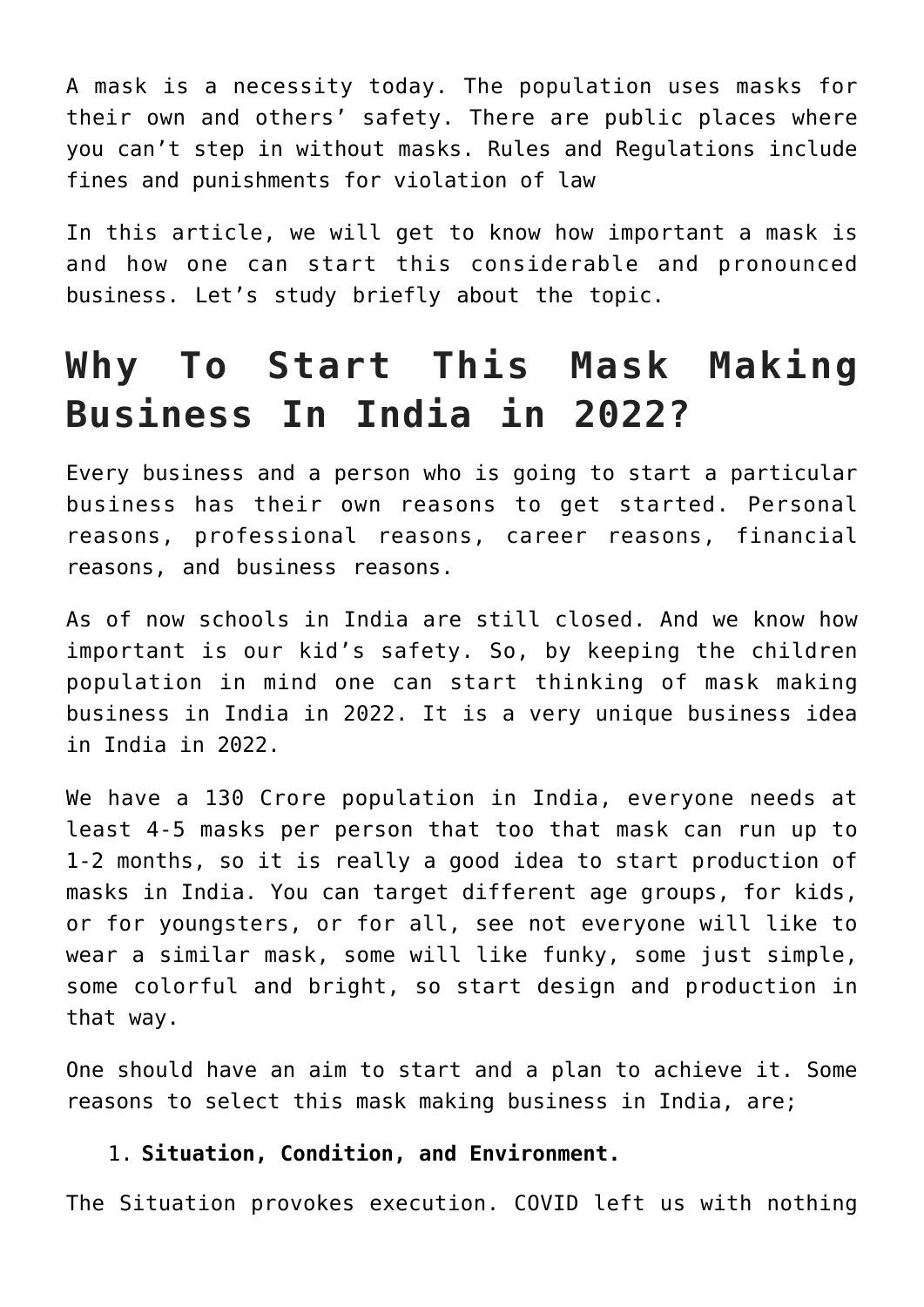but free time and empty minds. People who are curious and know the condition of the environment, always come up with the best solutions. Many people analyzed the market and came up with different business ideas and one of the most successful ideas was Making Maks and still is.

#### 2. **Needs, requirements, and Demand.**

Pandemic has given us different requirements. Whether it is about standing outside of our home or going for a walk, a mask is necessary to wear. And if not, then there are fines and punishments by the Government. It has raised the demand. And a clever businessman always focuses on the areas where demand is more and supply is less to complete the balance.

### 3. **Profitable.**

The main motto of any and every business is to earn profit. And where there are terms like Requirements, Need, Demand, etc, profit is already added in that. There are many other important reasons too, but profit is undeniably the main reason.

Every individual has their own different opinion. These are the generalized reasons one can think of and ponder upon. Do share your opinions with us in the comment section.

### **Business Structure for making mask in India**

A business structure is a guide followed by the owner. Guide which helps to create plans, execute them with requirements, and compare the actual result with the expected result. Business structure is important for the future of the firm. So here is what a business structure contains;

### **Market Analysis**

To analyze a market points to keep in mind are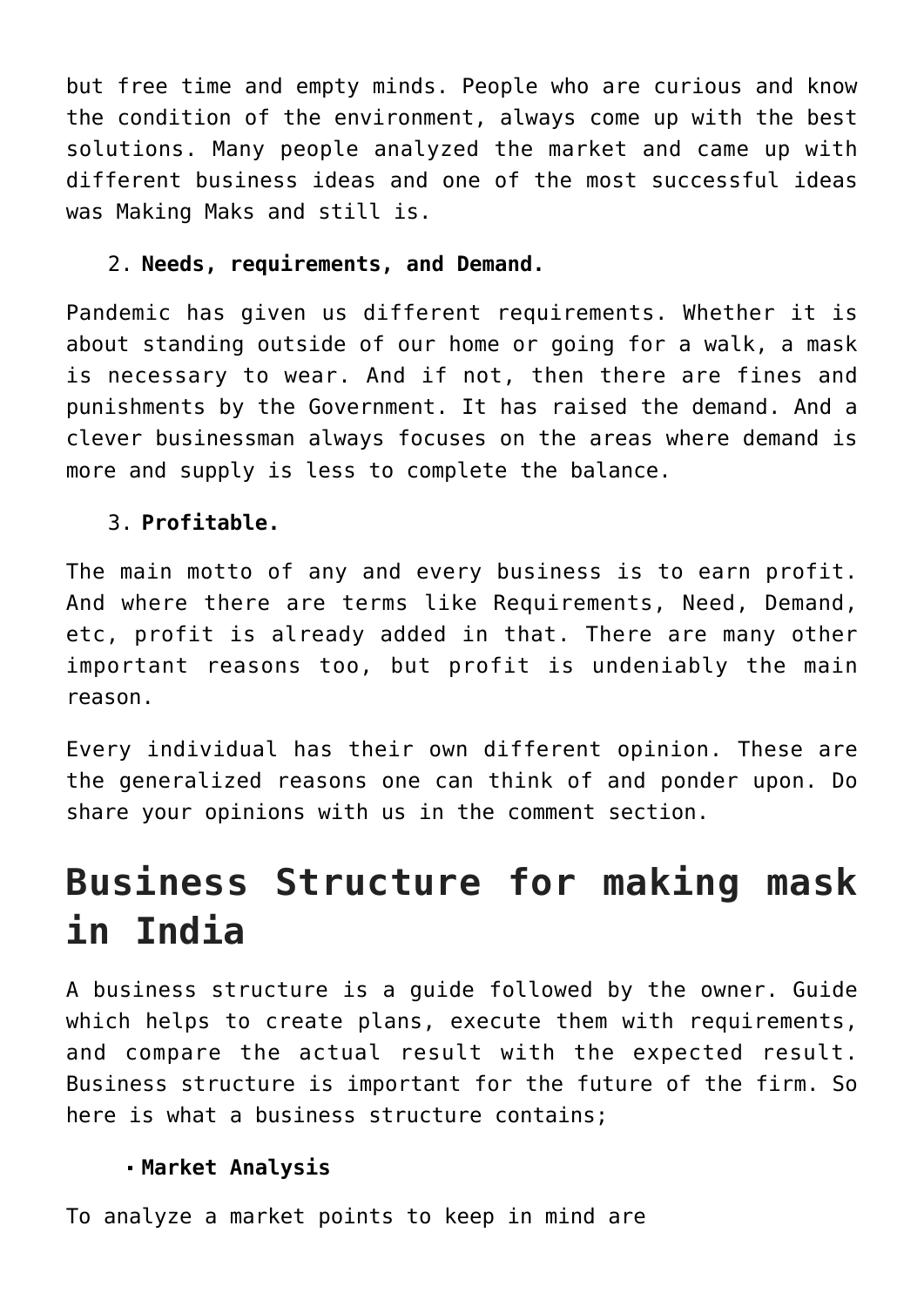- 1. Targeted market, see whether you have targeted the correct market. You are in the right place.
- 2. Time to enter. Timing is the main thing one should keep in mind while entering.
- 3. Market need, analyse what is the market need. What your Competitors are selling. Compare your product with them.
- 4. Risks. Find risks so that you can come up with some solutions to reduce the amount of risk.

#### **Demand**

After analyzing the market, comes the demand of consumers. What kind of demand is in the market. Target audience. Find out their different needs. People of every age wear masks. Make accordingly. Comfort for senior citizens and fashion of the youth, decency for corporate and stylish for weddings and influencers.

#### **Financial Plan**

The financial plan is all about cost, investment, and expenditure.

- 1. Funding is the main source of start ups. Other than that the owner introduces a good amount of capital in the firm.
- 2. Cost structure, to ensure all the assets are in budget. Raw material requirement and labour are other two points.
- 3. Sales forecast, If a firm is targeting demand then it must reach the supply of the same. Sales will balance the demand-supply chain.
- 4. Important Assumptions, Risks, cost of depreciation, decrease in demand, are some common assumptions to take and find the solutions to.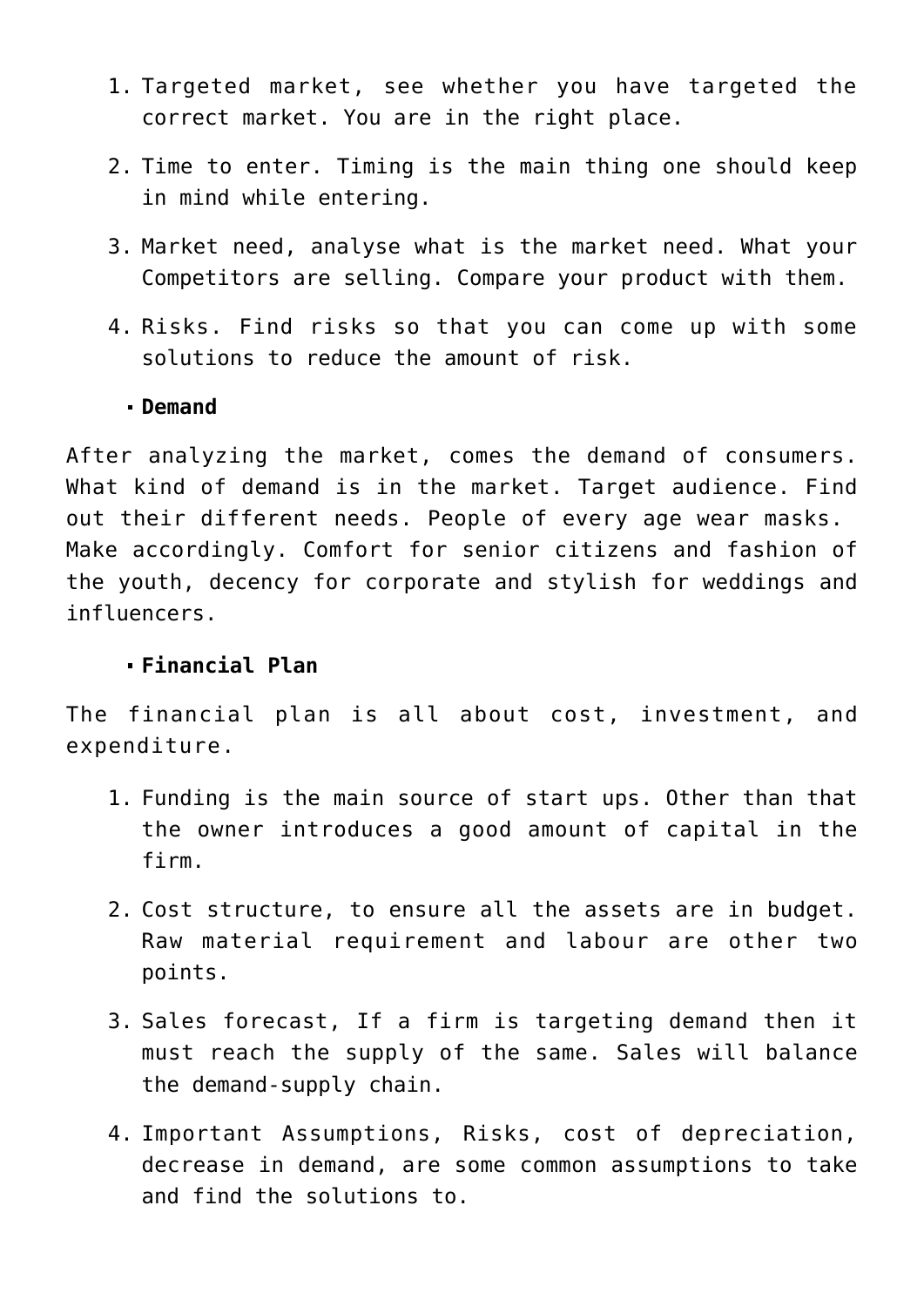### **Strategies**

Strategies and innovative ideas can save even a drowning business. Hire Marketers for the role and make necessary strategies to enhance and expand the business. Like, price, market plans, risks, and topics to make strategies for.

#### **Competitors**

Analyze their strategies and technique, what they are providing, and then compare where your firm lacking. Quality is the pride of a business and never let it down for some extra money, otherwise, you will lose your loyal customers. At this time no one particular business is there which is producing masks solely. So, this mask making business in India can be proved very profitable.

#### **Management**

Management is a process of designing and maintaining an environment where all the individuals work together for achieving the same organizational goal. You need to manage the design, the material used in mask making, the stitching and pasting work, then packaging and promoting them, then about the delivery, you need to think from all aspect at once. With every department doing its work with honesty, the business will run smoothly.

**Raw Material, Machinery, and Labour required to start a Mask Making Business in India.**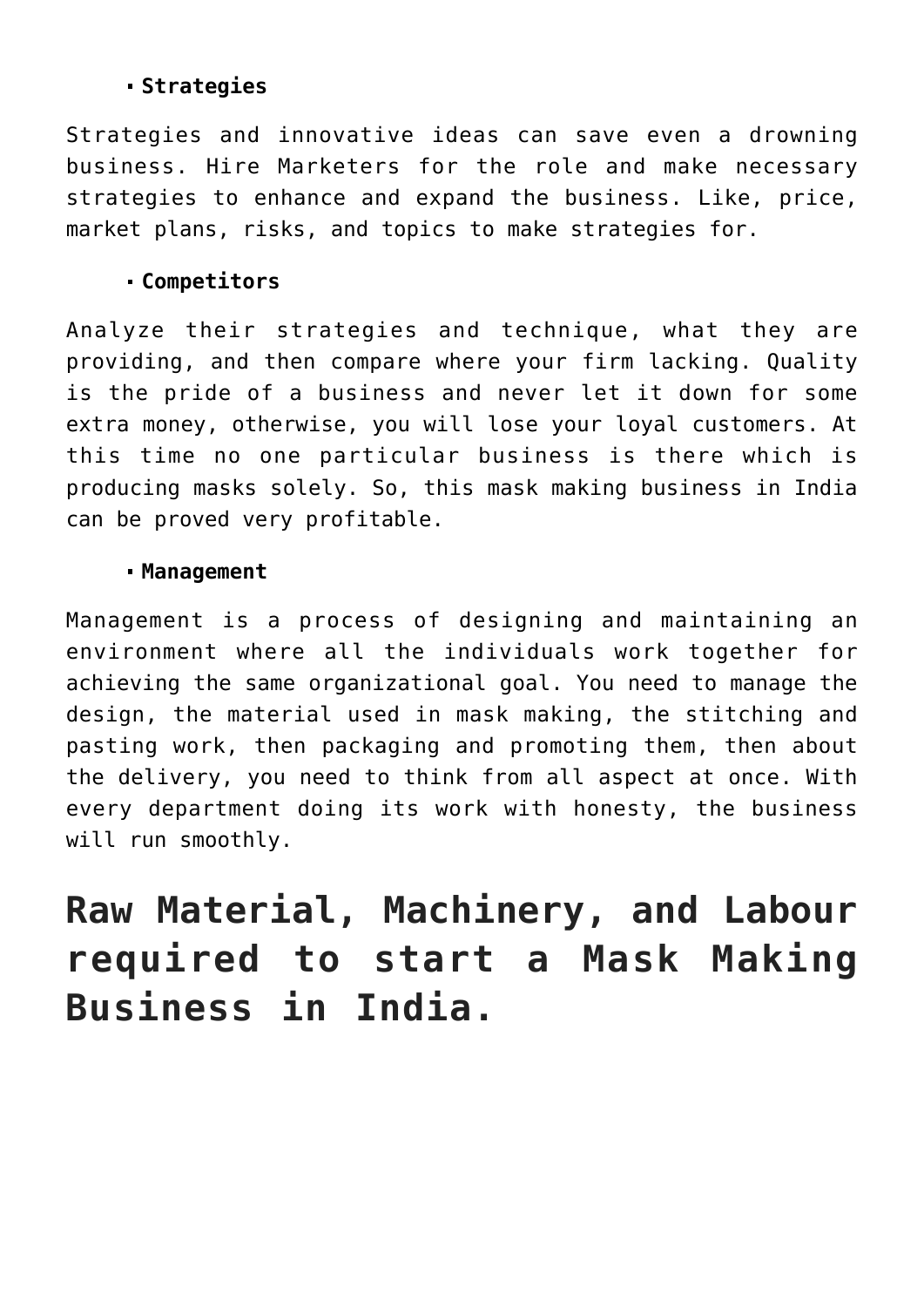

Mask making What are the basic yet important things in a business?

Raw Material to start the process, Machinery to execute the raw material and most important 'Labour', bridge to the other two.

DISCUSSION IN BRIEF;

- 1. **Raw Material**
	- **Fabric-** A good quality fabric for the two layers of the mask.
	- **Cloth scissors-** Use to cut the fabric as per the requirement.
	- **Threads-** To stitch the fabric material.
	- **Dyes-** To colour it in different shades.
	- **Steel Nose Clips-** A 3mm clip to split the mask and give it a perfect shape.
	- **Elastic cord strap-** A 2mm strap for the support at the back of the ears.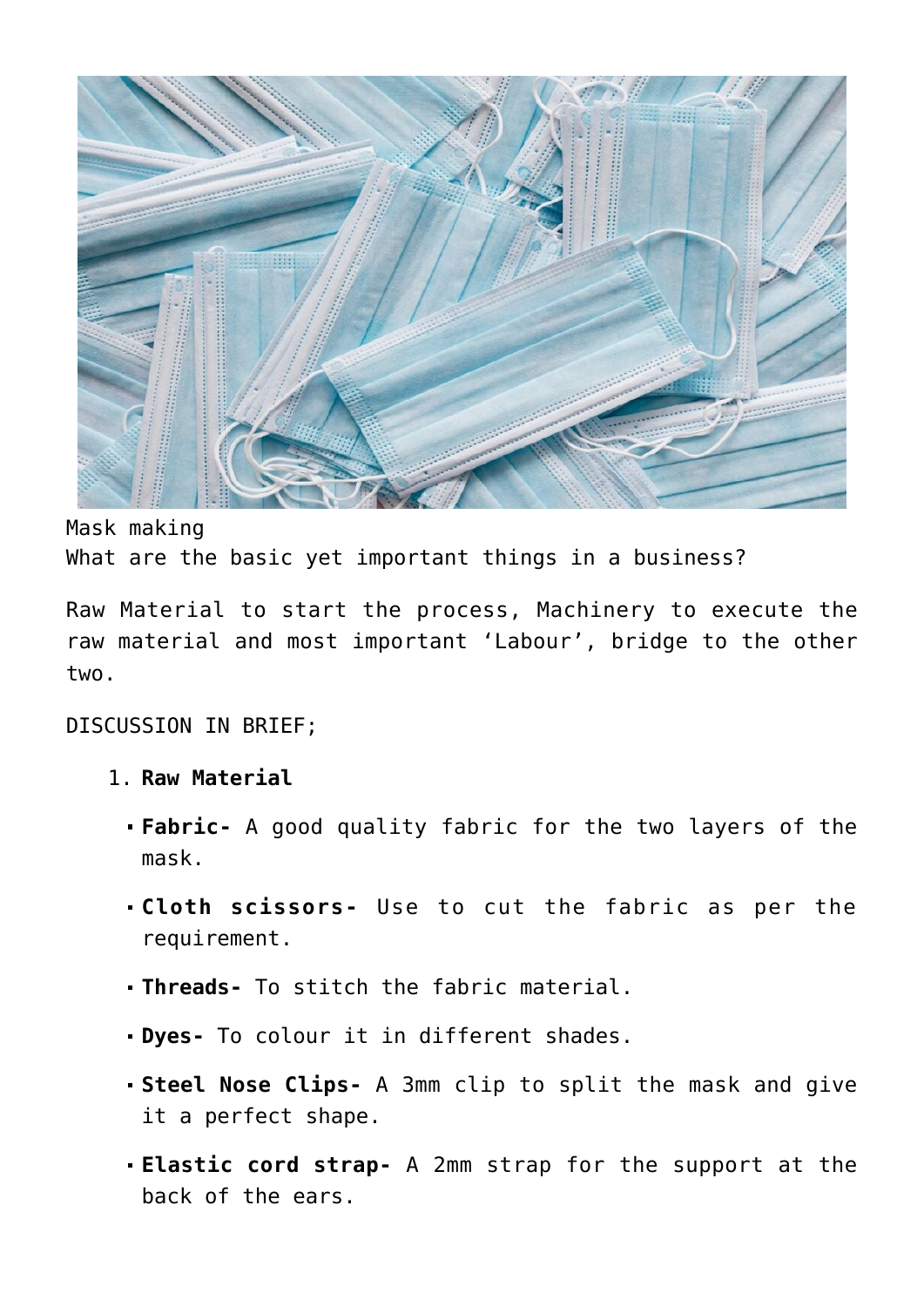**Sewing machine-** For the finished work of the fabric.

### 2. **Machinery**

For the basic idea, you need to learn about cutting and stitching clothes, that is the most important skill. Mask making is not very difficult. You need only a stitching machine for that. The one which we see at home.

But yes, if you are planning to do everything in an automatic manner you should consider the below machineries.

- **Face Mask Making Machine** Automatic high-speed flat earloop mask production line machine.
- **Mask crimping Machine-**It is a connector for conjoining two metals.
- **Mask trimming Machine-** It is used to cut the leftover fabric**.**
- **Nose bridge Line fitting Machine-** It is used to fit the metal clip between the mask.
- **Earband Spot Welding Machine-** Used to join the metal by heating it.

### **3. Labour**

You can get to learn very easily if you know how to stitch, this mask making business would not be difficult for you. IF one gets to learn about mask making, I am sure that person can teach 10 others to stitch. And it is a fact if one learns how to stitch that person can never forget that skill, that is the beauty of the stitching skill.

- Labour required for this business is very little. Because the Machines can do all the required work.
- Business just needs some skilled worker who can supervise the machinery and some unskilled worker to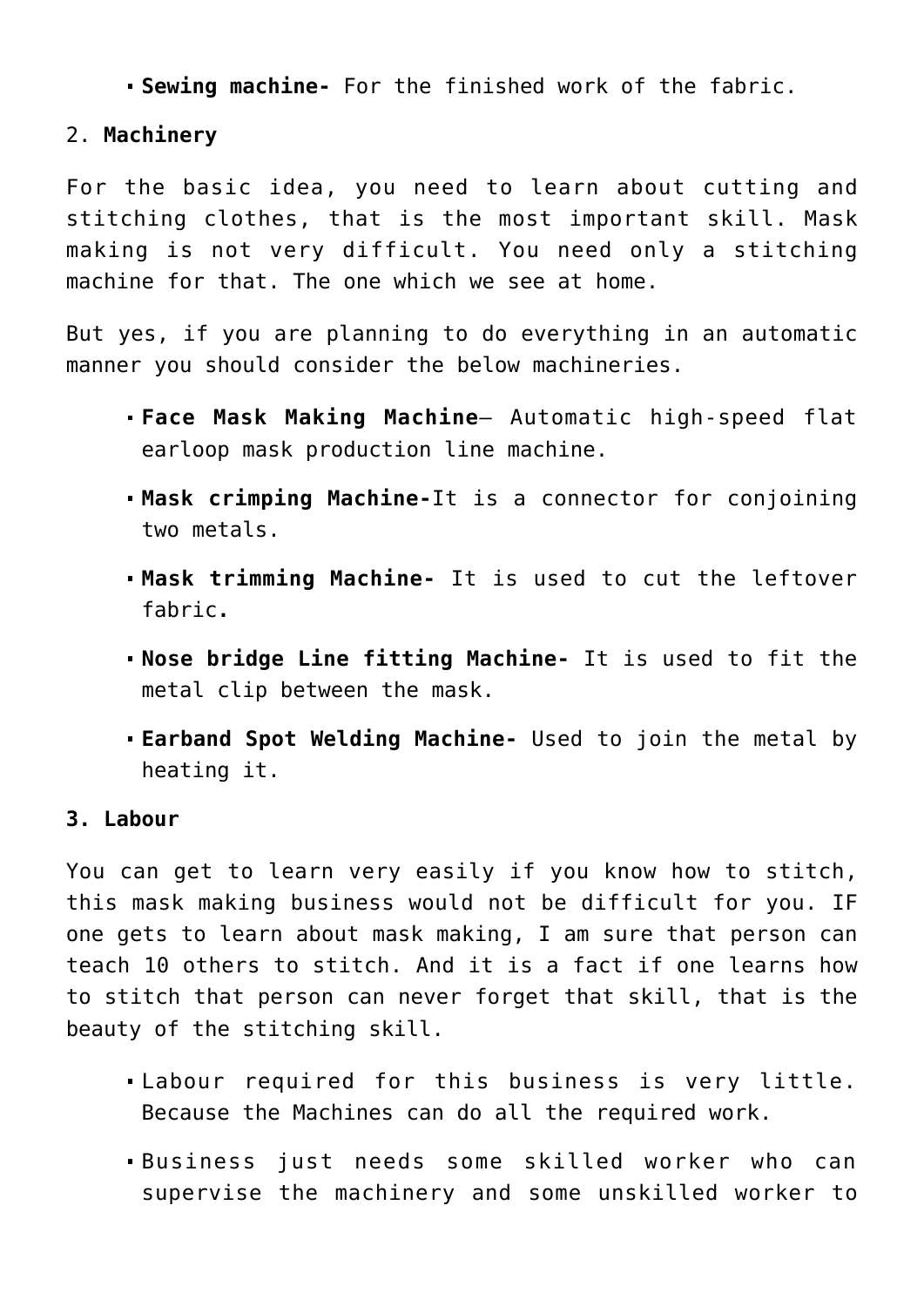take care of other stuff.

On average, around 4 skilled workers take charge of the machines and 2-3 unskilled workers for equipment and safety.

That's all required for the business. Now let's move over to another topic.

### **Investment To Start A Mask Making Business In India**

The investment required in this business is starting from just a few thousand rupees, o you can spend and start with lakhs on money. It totally depends on the owner on how big or small the range he has to offer his business on. Let's name the ideal expenditure on assets and expenditure for investment.

In my opinion, one can start with low investment and then by evaluating the market in the coming time, decide how to spend on this business and earn profit and grow. You can start alone also, you just need a sewing machine, threads, good quality clothes for mask making business.

Basically, you can start with less than 5000 Rs investment if you want to start this mask making from home.

The owner can introduce capital in the business or take a loan to start the business. As it's a profitable business in today's scenario there can be many people who will be ready to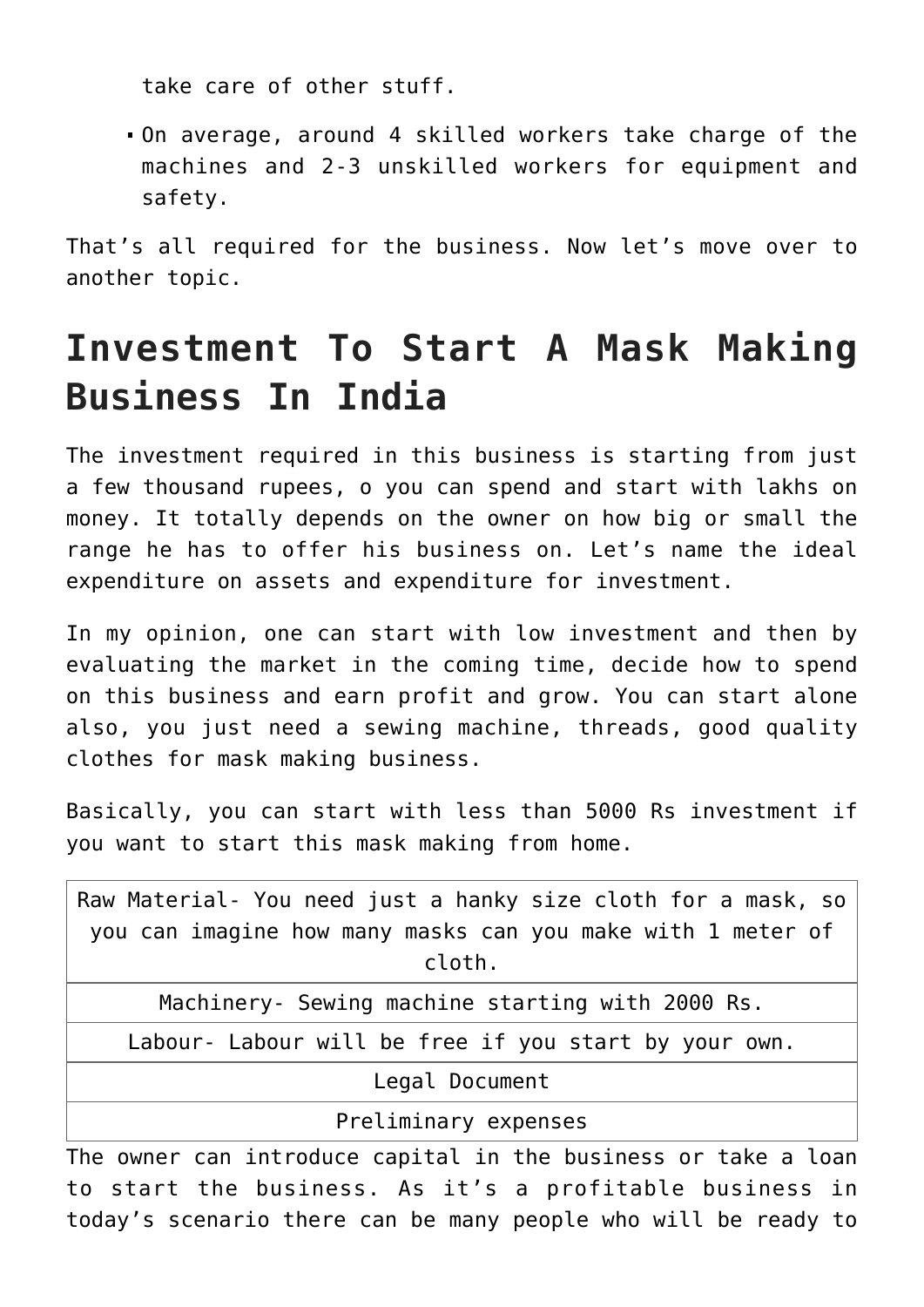invest in this business.

### **Business Location for starting mask making business**

A place where the business will take place, where the execution process starts. The area will cost a prominent amount. If the owner owns the place then it's well and good but if not, then rent can be a little expensive because areawise, at least it should have 1500 sq ft to 2000 sq ft.

\*Investment is the blood of business. It increases with time but when it decreases, it creates a lot of problems.

### **Statistics And Profit in starting a manufacturing business of mask making in India**

Statistics are the figures estimated by collecting data from the event.

A recent study revealed that only 44 percent of India is wearing masks. But then too, because of the population, India produces 59.4 million pieces of four-layer masks, 1.9 million is the spare capacity. India produces 3 lakhs masks in a day. Also, India has a market of 5.5 billion reusable and washable masks.

This business is a sure shot success because of the demand factor. Demand for masks in India is high because of the population and other different factors. India produces a variety of masks than any other country in the world. There are famous stylists who design masks for weddings, organizations creating masks such as printed masks, cartoon masks, still colors masks, funky masks, decent ones, etc. There is the biggest production of 'Use and Throw Maks'.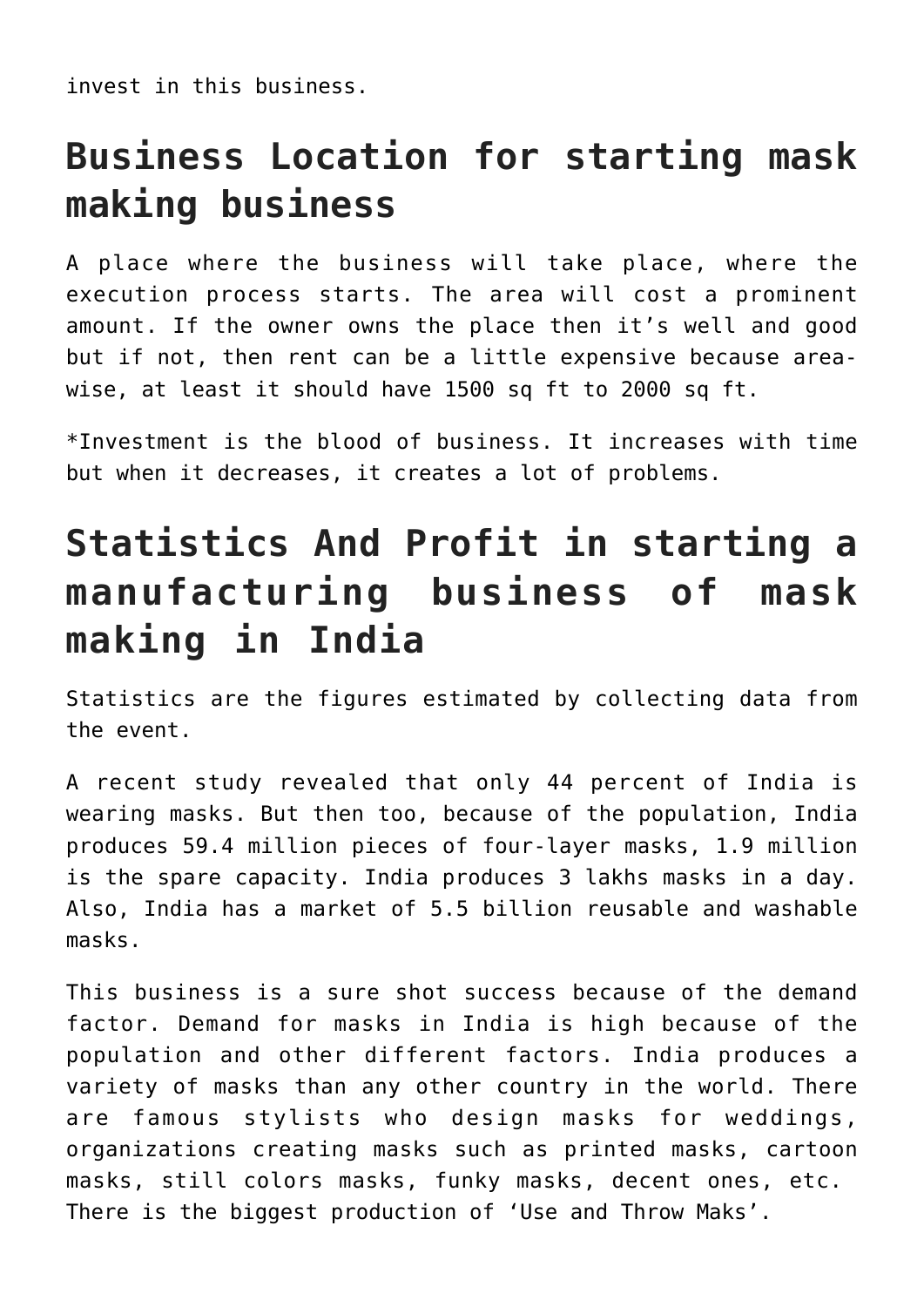With a variety of options available in the market and demand touching the sky, the profit for these organizations has been estimated at around 3-4 lakhs per month. It requires hard work and other essential factors as any other business in the world.

Profit is the dish requires all the ingredients in the right amount. Hard work, Time, Duty, Investment, Machines and Materials, a Company of Good labor and management. If all the ingredients are present the dish will be extremely delicious and worthy.

Want to know how to calculate profit for your business. see here: [calculator.](https://indianmoney.com/articles/what-is-gross-profit-and-how-to-calculate-it#:~:text=Calculating%20gross%20profit%20is%20simple,Revenue%20%E2%80%93%20Cost%20of%20Goods%20Sold.)

## **Market Strategies And Innovative Ideas for mask making business plan**

The market is the collection of businesses where the competitors reside. And every competitor has its USP. One should use his potential and ponder upon the suitable strategies to apply in the market.

- **Shift It Online-** Online market has much more customers than a famous supermarket has. It's expanding day by day. And online offers variety. The procedure is simple, create a website by the name of your business. Upload your product and business information. Add payment method. For more details and amazing ideas You can refer to another article about online business for more such amazing ideas. [How To Start An Online Business In India](https://inbusinessideas.com/how-to-start-an-online-business-in-india/) [| 10 Best Online Business Ideas | Why To Start An Online](https://inbusinessideas.com/how-to-start-an-online-business-in-india/) [Business? – InBusinessIdeas](https://inbusinessideas.com/how-to-start-an-online-business-in-india/)
- **Target Customers-** Observe the needs, requirements and occasion of customers. FOR EXAMPLE, aged people require simple and light weighted masks. Youngsters require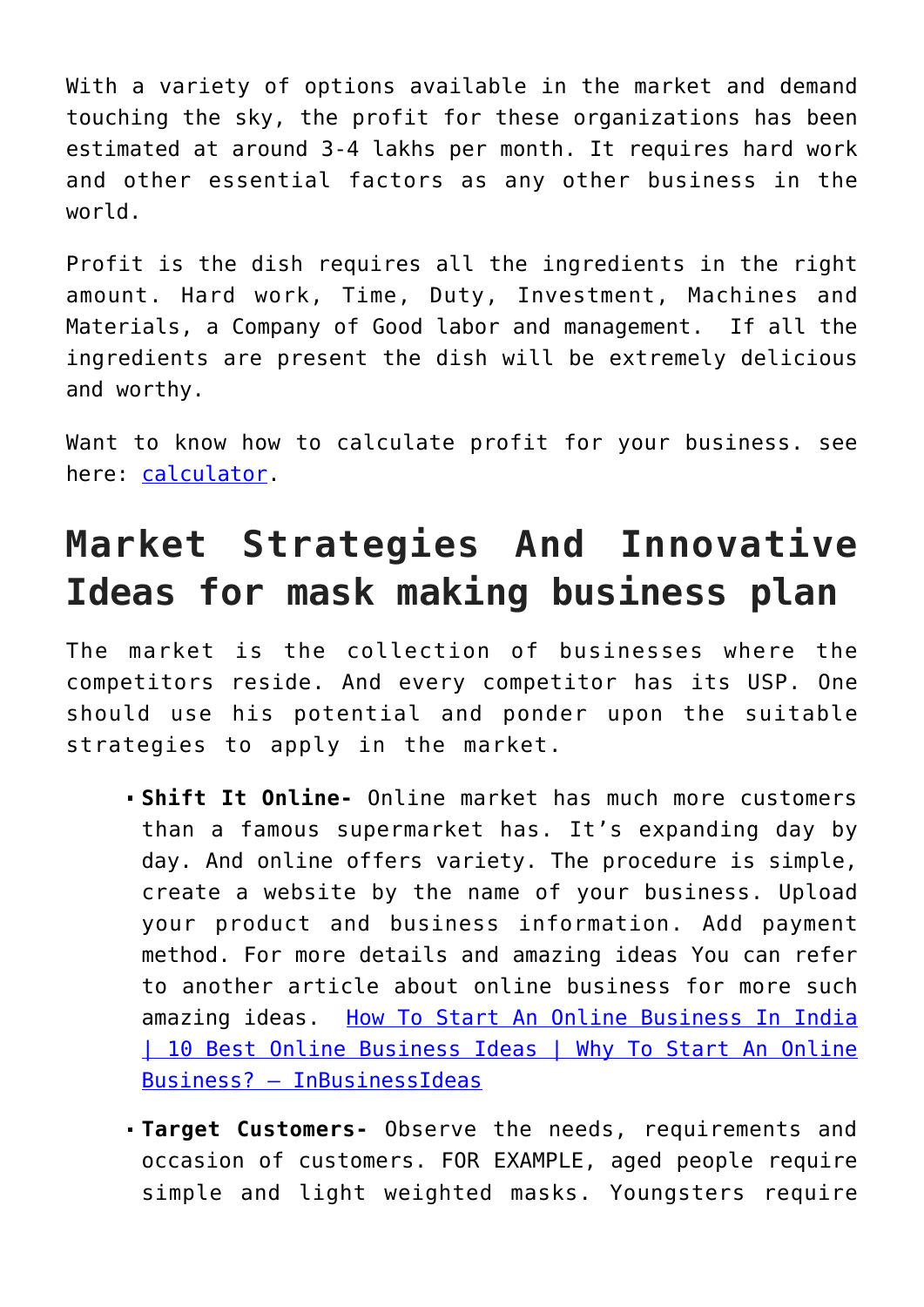funky and stylish marks. Corporate people require decent masks. Kids wish to have cartoons on their masks. Analyse these requirements and try to produce according to the customer's needs.

**Advertisement-** Social media is the new break ads between the interval of your favorite movie. Social Media is the required skills people ask in the fresher. Do you know why? Because this is the digital era of human civilization. Promotion of the business on social media is a must. Because it has the power to take your business to heights. Promote your business on apps like Instagram, Facebooks and snapchats etc. Ask friends and family members to promote it.

### **An Eye On Competitor**

Always learn from your friend's mistake. Keeping an eye on your competitor is all about learning and evolving. The big brands in the market sell masks at such a high rate that not every person can afford them. Create quality masks and sell them at a cheaper price. Keep your profit margin low but keep your sales high.

### **Sponsorship**

Conduct events or giveaways. Advertise your product by sponsoring small events by your products such as Seminars, Conferences, small businesses, etc.

Market strategies are the efforts put into the business during the take-off time. If you have such strategies, Do share them with us in the comment section.

# **Legal Document Requires To Start A Mask Making Business In India**

Thinking of a business and bringing it into reality is not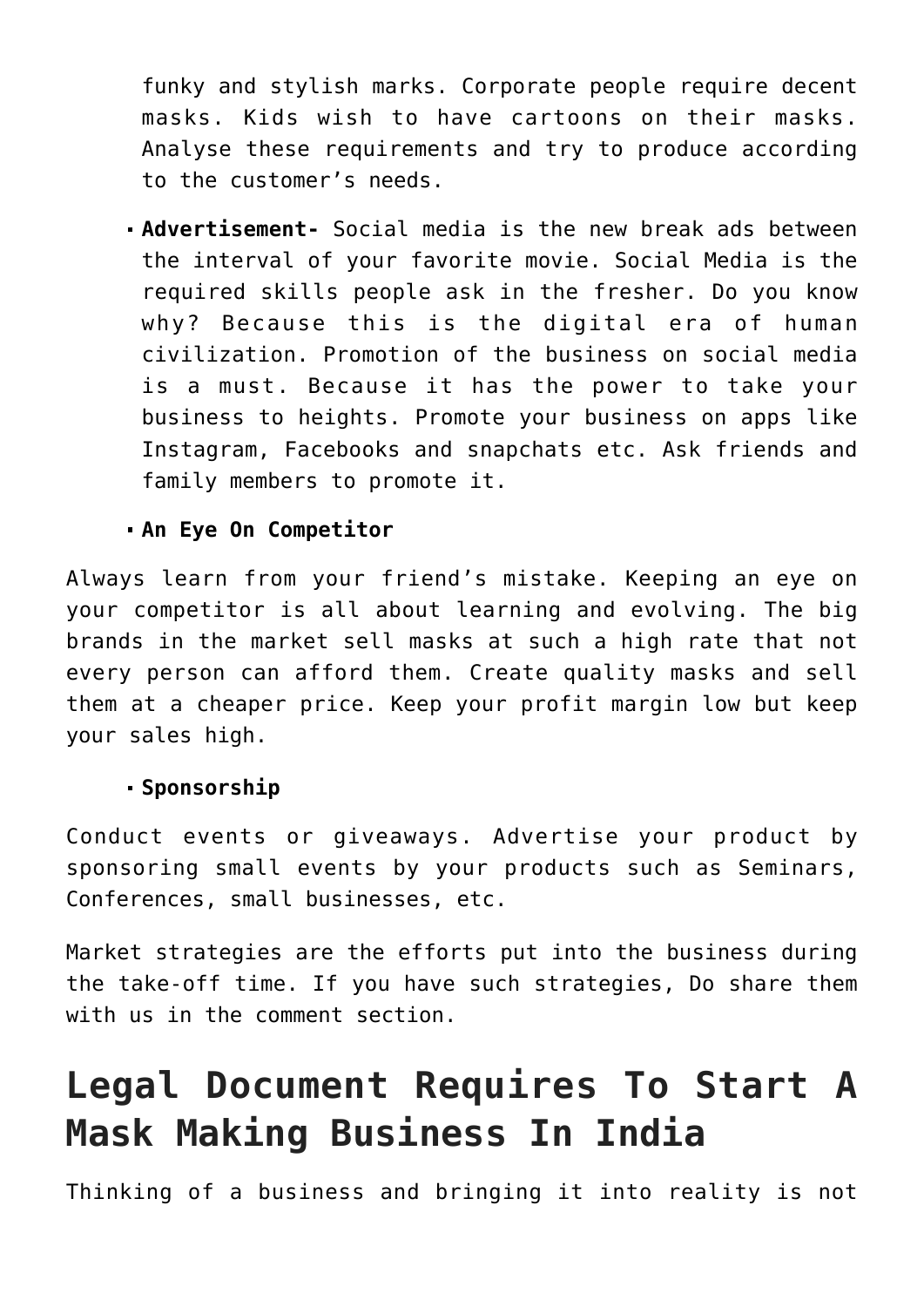everyone's cup of tea. The big step of a business is LEGAL DOCUMENTS.

And those are;

- GST registration
- Trade license
- GMP certificate
- FDA certificate
- CE certificate

\*Required for starting a mask making business in India.

### **Duties Toward Society**

Every business has some duties towards society. As a business, it takes a lot from society. So it's our duty to give it back with time. A business can contribute in :

### **Employment Rate**

Business creates opportunities for several people. Start-ups are giving jobs to people and helping in the employment rate. When a particular business is set up, it generates opportunities for the seekers like regional workers, skilled workers, and many literate people for higher posts.

#### **Women Empowerment**

If given the opportunity to local women, there are more chances of achieving goals on time. Also, this will become a source of income for them. Many women who can not go away from their house for jobs, will be able to contribute to your business passionately.

### **Biodegradable products**

We take a lot from nature. Water, Air, Light, etc, and leaves